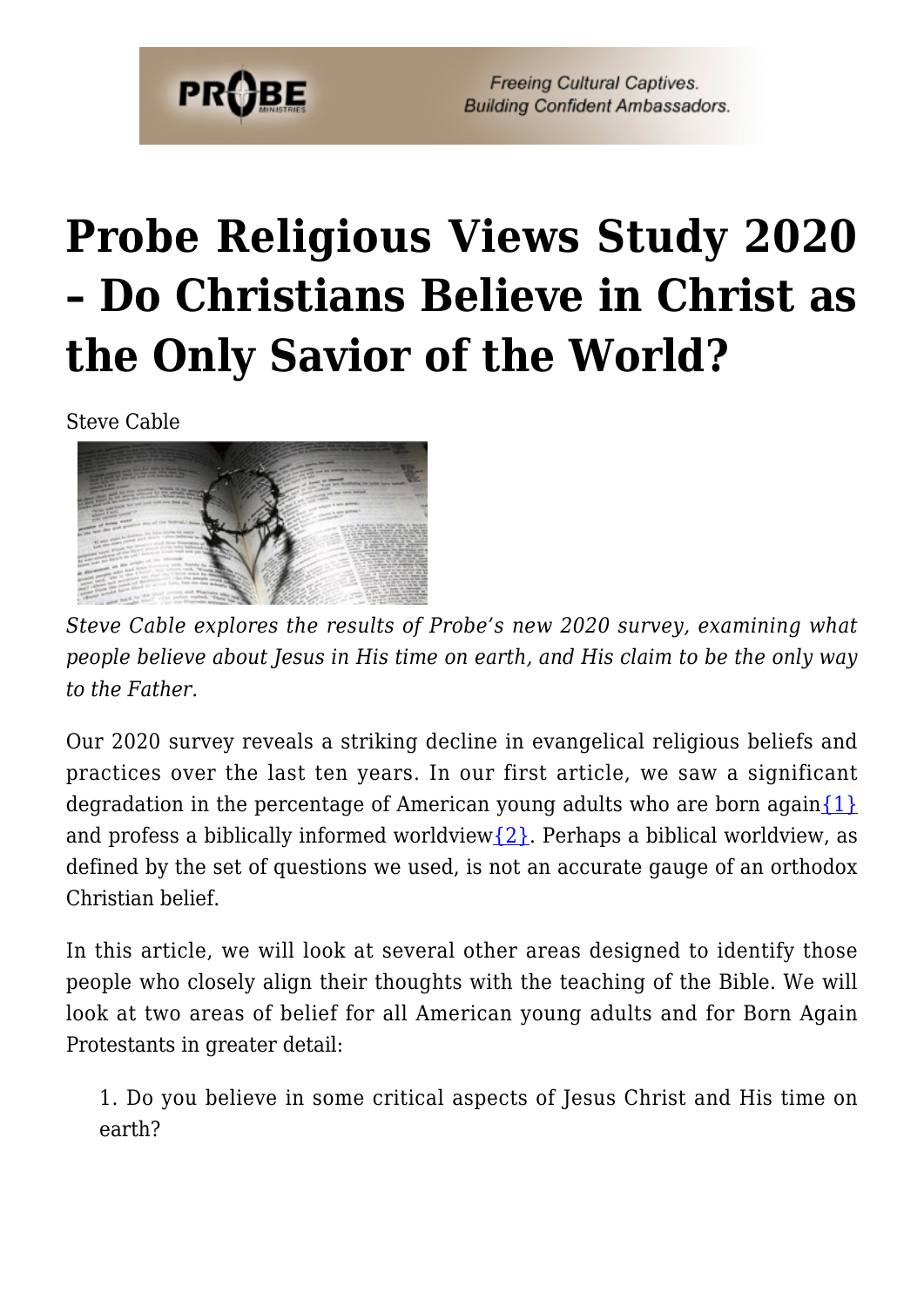

2. Do you believe that Jesus was right in saying "No one comes to the Father except by Me"?

We will look at these two areas alone and then see how those with a biblical worldview align with these questions.

# **Topic 1: What About Jesus and His Time on Earth?**

In our survey, we asked three questions specifically about Jesus. The first question was about what caused Jesus to die on a cross as given below.

- 1. Why did Jesus die on a cross?
	- a. He threatened the Roman authorities' control over Israel.
	- b. He threatened the stature of the Jewish leaders of the day.
	- c. To redeem us by taking our sins and our punishment upon Himself.
	- d. He never died on a cross.
	- e. He failed in his mission to convert the Jewish people into believers.
	- f. I don't know.

The responses for ages 18 through 39 are shown in Figure 1. As shown, Born Again Protestants have a far greater percentage, over 85%, stating that Jesus was crucified to purchase our redemption. One would suspect that all Protestant and Catholic leaders would want their people to know that Jesus' death on the cross was for their redemption. Yet, less than two thirds of



each group selected that answer. Note that the answer to this question did not say that salvation was through grace alone. So even those with a works-based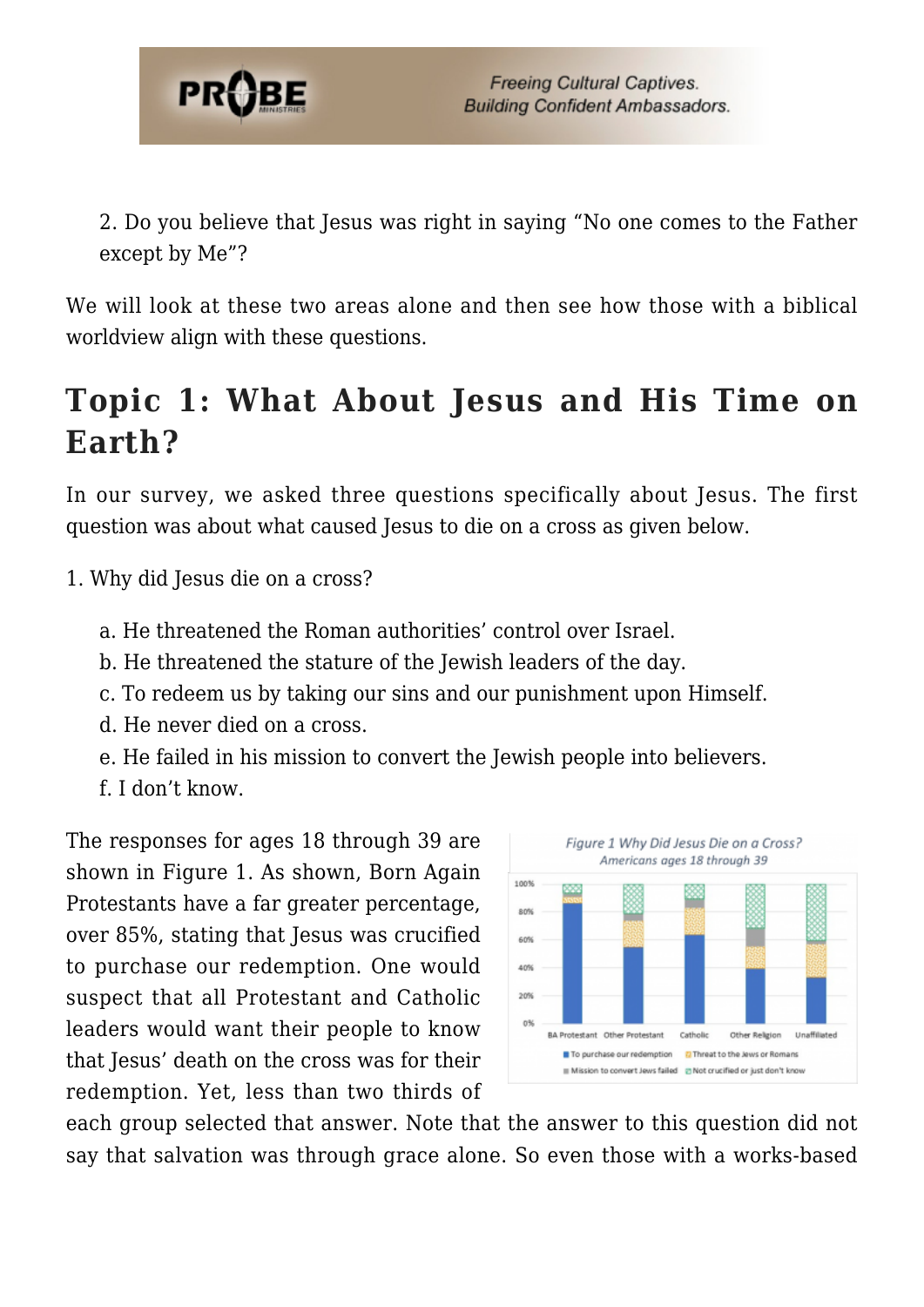

gospel should still select that answer.

A fair number of Other Protestants and Catholics (about 20% of each group) said that either the Jewish leaders or the Romans caused Jesus' death on the cross. But any Christian should realize that Jesus had to choose crucifixion. Prior attempts by authoritative groups demonstrated that they could not lay a hand on him otherwise.

Interestingly, about 40% of Other Religions and 30% of the Unaffiliated say Jesus died to redeem us. They understand this is what Christians say about Jesus' crucifixion. It is the best answer for them because it doesn't say that Jesus' death actually worked to redeem us, only that He did

it to redeem us. Also note that roughly one third of the Other Religion category is made up of people who affiliate with Christian cults, e.g. Mormons and Jehovah's Witnesses.

The second question is:

2. Jesus will return to this earth to save those who await His coming.

#### a. **Answers ranging from Strongly Agree to Strongly Disagree**.

This question is almost a quote of Hebrews 9:27-28 ESV, "And just as it is appointed for man to die once, and after that comes judgement, so Christ, having been offered once to bear the sins of many, will appear a second time, not to deal with sin but to save those who are eagerly waiting for him." As you can see, this verse answers question 1 and question 2. The apostle Paul writing in 1 Thessalonians 4:16 says, "For the Lord himself will come down from heaven with a shout of command, with the voice of the archangel, and with the trumpet of God, and the dead in Christ will rise first." He makes it clear that the Lord Jesus will return to the earth to call us to Himself.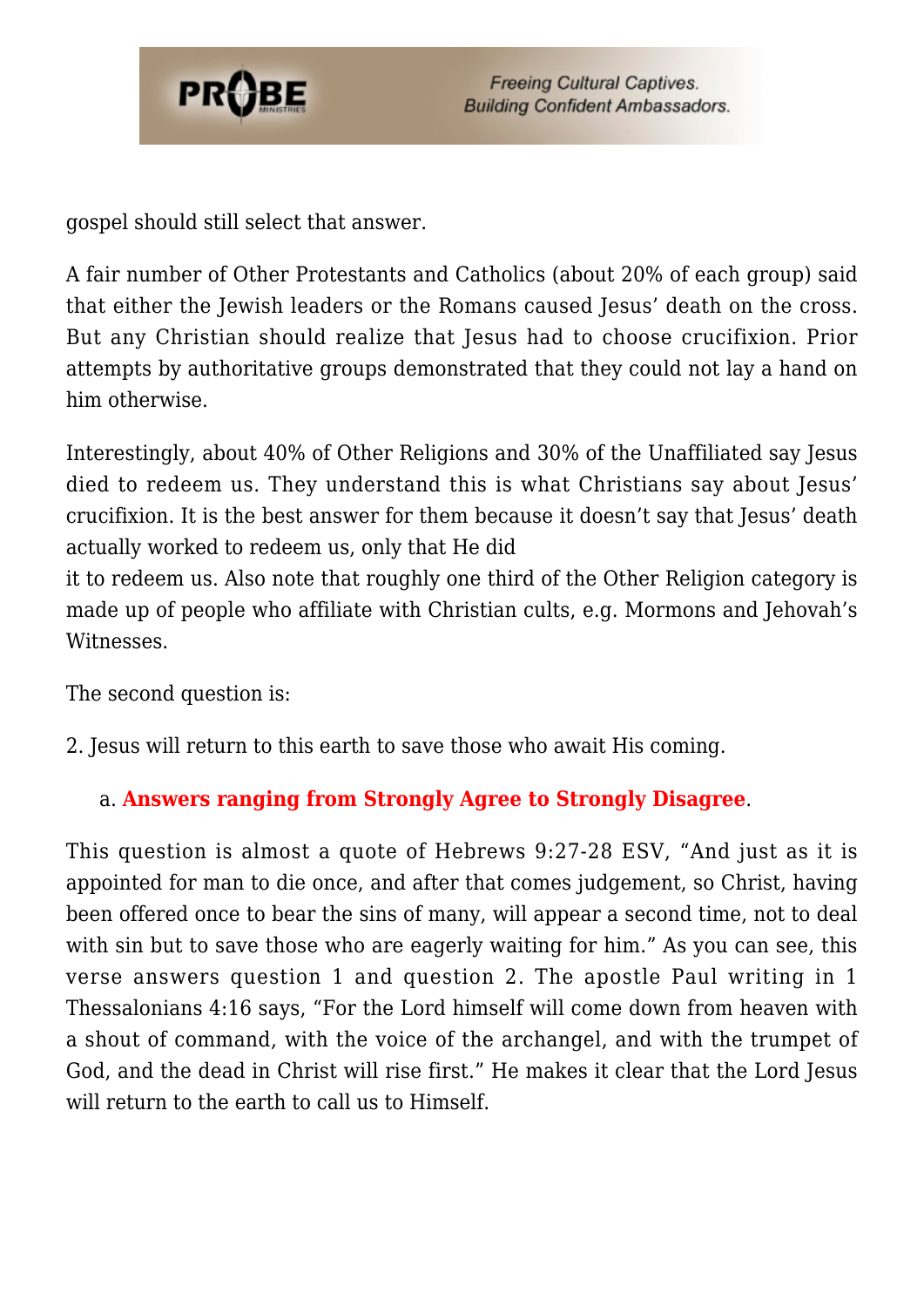



The results for this question follow a similar pattern to those for the first question above with a little less surety shown among Christians. As shown, just over two thirds of Born Again Protestants strongly agree that Jesus will return to save. Meaning that almost one third of them are not absolutely sure of Jesus' return.

For other Christian groups, only about one third of them strongly agree with this statement. Almost one third say they Disagree or Don't Know about this statement.

Once again, over half of those affiliated with Other Religions affirm what they believe to be taught by the Christian religion. At the same time, the Unaffiliated continue to show that very few of them affirm any Christian beliefs.

The third question (also used for determining a Basic Biblical Worldview) is:

3. When He lived on earth, Jesus committed sins like other people.

### a. **Answers ranging from Agree Strongly to Disagree Strongly**

The Bible clearly states that Jesus lived a sinless life. For example, Hebrews 4:15 ESV states, "For we do not have a high priest who is unable to sympathize with our weaknesses, but one who in every respect has been tempted as we are**, yet without sin**." And again in 2 Corinthians 5:21, "God made the one who did **not know sin** to be sin for us so that in Him we would become the righteousness of God." As indicated in this verse, God laid our sins upon Jesus in His earthly death. Jesus did not sin but He carried our sins to the cross and the grave to redeem us. If Jesus were a sinner like you and me, His death would have been for His own sin rather than for the sins of the world.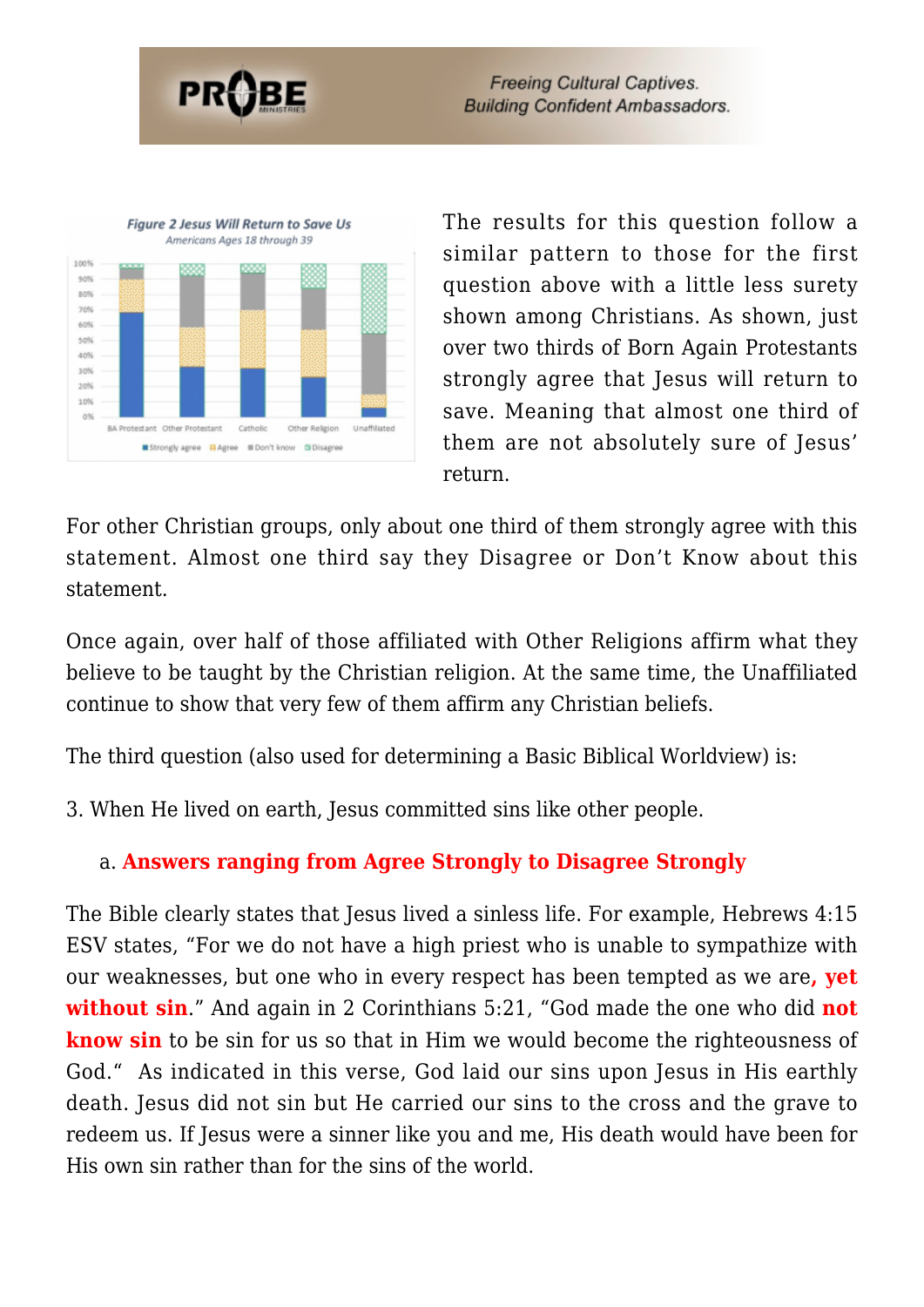



Young adult American beliefs about this statement follow a similar pattern as the first two questions. Once again, about one third of Born Again Protestants either Don't Know or Agree with this statement. Having this large a number of Born Again Protestants who don't accept a primary belief of Biblical Christianity is disappointing.

However, four out of five respondents who affiliated with Other Protestant or Catholic beliefs do not strongly believe that Jesus lived a sinless life. The Unaffiliated group continues to show their aversion to accepting any Christian religious doctrines.

#### **Accepting a Doctrinally Consistent Set of Beliefs**

What happens when we look at how many Born Again Protestants take a biblically consistent view on all three of these questions? Consider the results shown in Figure 4. First, we see that young adult Born Again Protestants drop from about two thirds for the individual questions down to about one half when looking at all three questions. It appears that about one



half of those categorized as Born Again Protestants are trusting Jesus to save them but do not have a good understanding of biblical teaching on Jesus.

As you can see, all other religious groups drop to around one in ten or less with a good understanding of Jesus. The Unaffiliated drop to a level that is basically zero. In toto, about one out of six Americans age 55 and under have an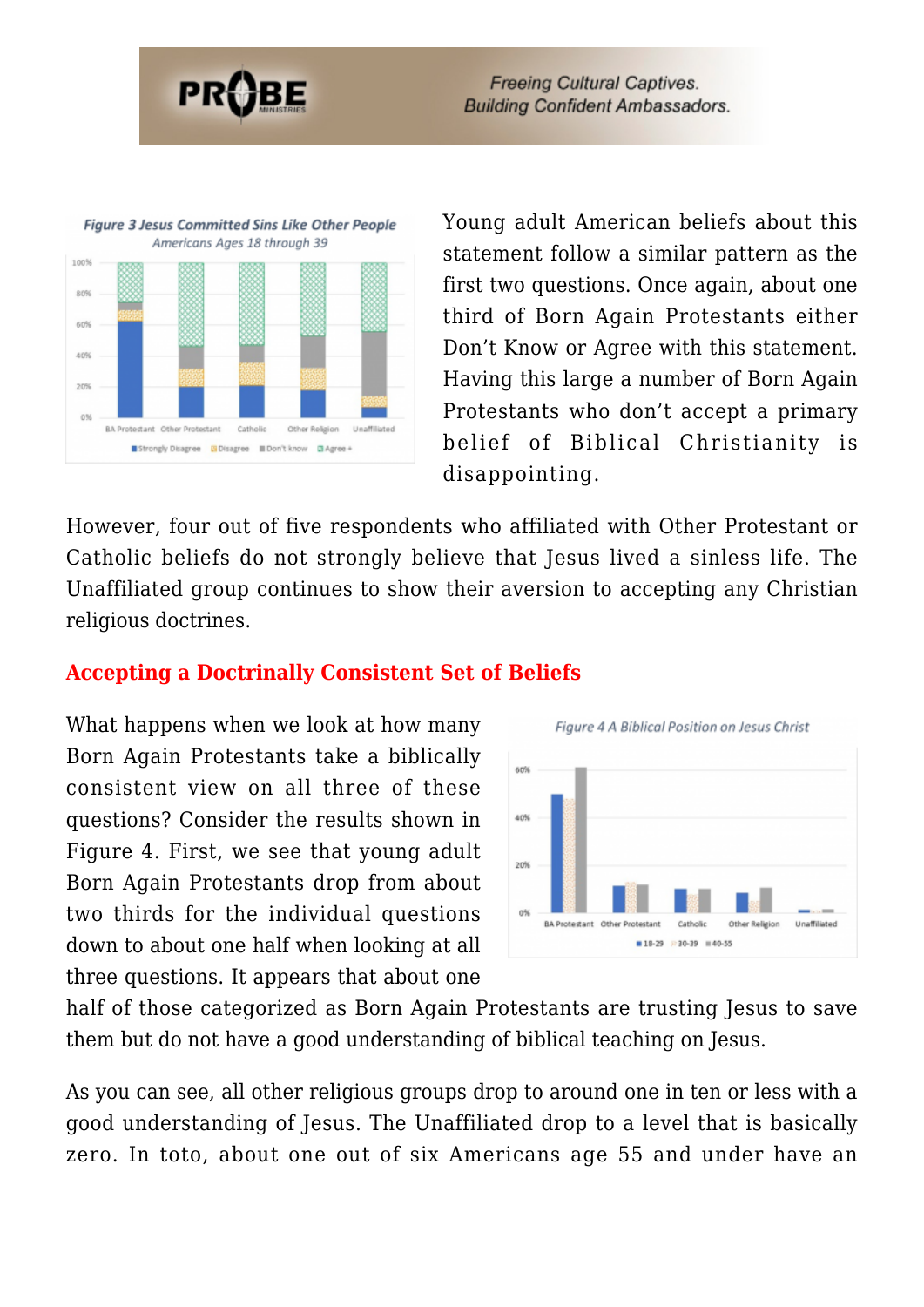

understanding of who Jesus really is in these three fundamental areas.

### **Does Having a Basic Biblical Worldview Equate to Having a Biblical Understanding of Jesus?**

For most people it does. Approximately 90% of people with a Basic Biblical Worldview have a biblical understanding of Jesus, i.e. answer the three Jesus questions from a biblical perspective. This finding (especially if true across other questions where many Born Again Christians ascribe to an unbiblical viewpoint) is important because the four simple questions which define a Basic Biblical Worldview identifies a set of people who also take a biblical view of Jesus' purpose.

### **Topic 2: Are there multiple ways to heaven?**

Pluralism is the belief that there are multiple ways to obtain a right relationship with God, including most if not all world religions. The Bible is very clear on how people can be reconciled to God and obtain eternal life. First, we cannot receive it through our own efforts at righteous living. This truth is addressed throughout the New Testament including Romans 3:23, "For there is no distinction, for all have sinned and fall short of the glory of God." And Titus 3:5, "He saved us not by works of righteousness that we have done but on the basis of his mercy *. .* ."

Second, we cannot receive it by placing our faith in some other person or deity. If we try, we are still weighed down by our sin, and that other person or deity has no standing before the living God. Even an angel of the living God has no standing on which to intercede for our salvation as we

see in Hebrews 2:5, "For He did not put the world to come, about which we have been speaking, under the control of angels."

The only way God could redeem us was through the sacrifice of Jesus, fully God and fully man. As Romans goes on to say in 3:24, "But they are justified freely by His grace through the redemption that is in Christ Jesus." And Titus 3:5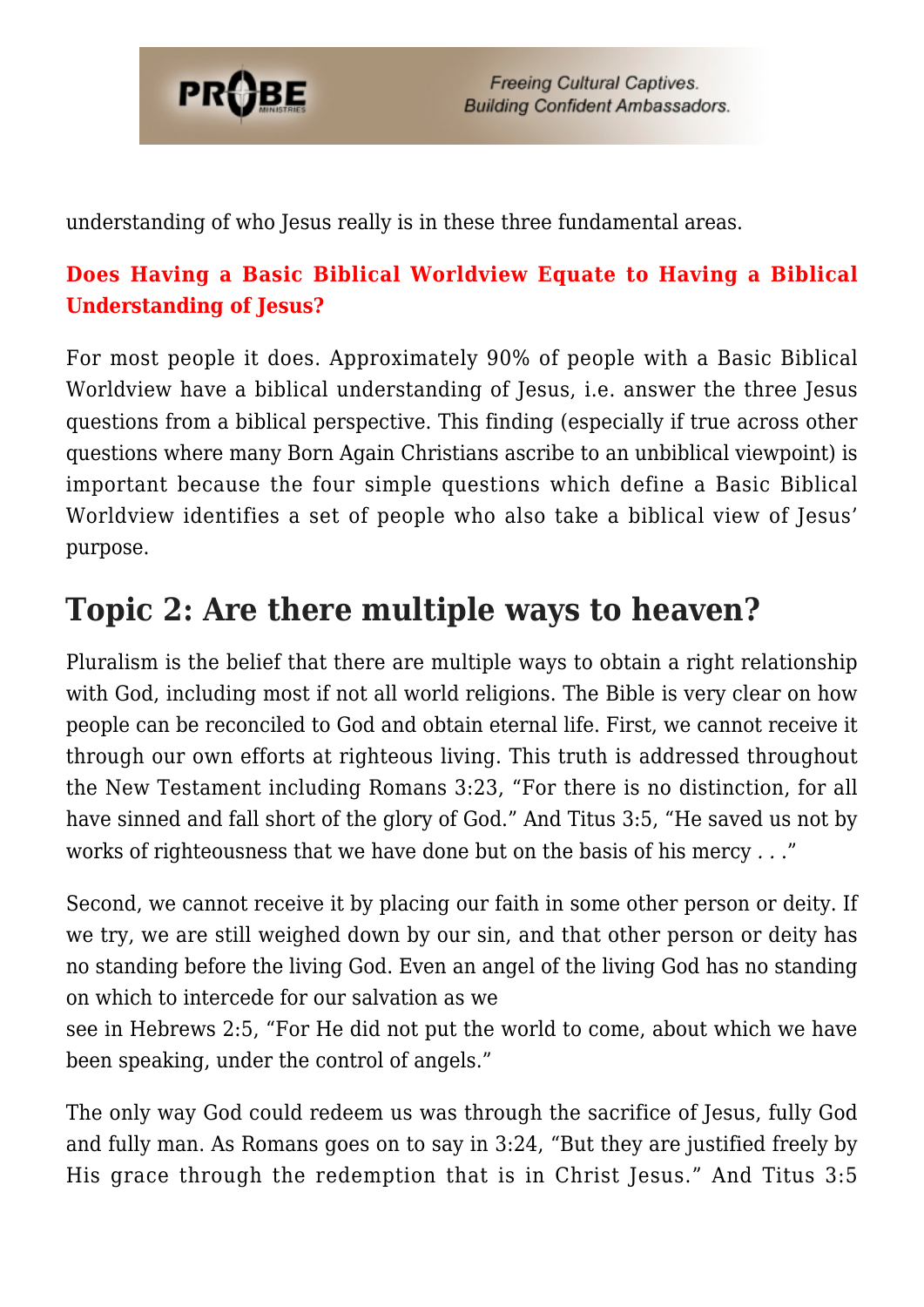

continues, "[T]hrough the washing of the new birth and

the renewing of the Holy Spirit, whom he poured out on us in full measure through Jesus Christ our savior."

Jesus clearly stated, "No one comes to the Father except through me." The high price of degradation and suffering paid through Jesus' life and death excludes the possibility of Jesus being just one of several options offered by God.

What do Americans believe about multiple ways to heaven? And, especially what do Born Again Christians believe? To determine who was a pluralist, we asked what the respondents thought about the following two statements:

1. Muhammad, Buddha and Jesus all taught valid ways to God. **Answers from Disagree Strongly to Agree Strongly**

2. I believe that the only way to a true relationship with God is through Jesus Christ. **Answers from Disagree Strongly to Agree Strongly**

#### **Who Believes in Multiple Ways to God**

First let's look at just question number one across the various religious groups, looking for the answer **Disagree strongly** as shown in Figure  $5{3}$  $5{3}$ . If someone disagrees with this statement, they could be a Christian or a Muslim or a Buddhist, etc. The first thing you may notice is that all religious groups other than Born Again



Christian all congregate around 5% to 15%. So, for all these groups, around one in ten people take a strong non-pluralistic view. Or turning it around, about 9 out of 10 of them are pluralists.

The real shocker jumping from this page is that over 60% of Born Again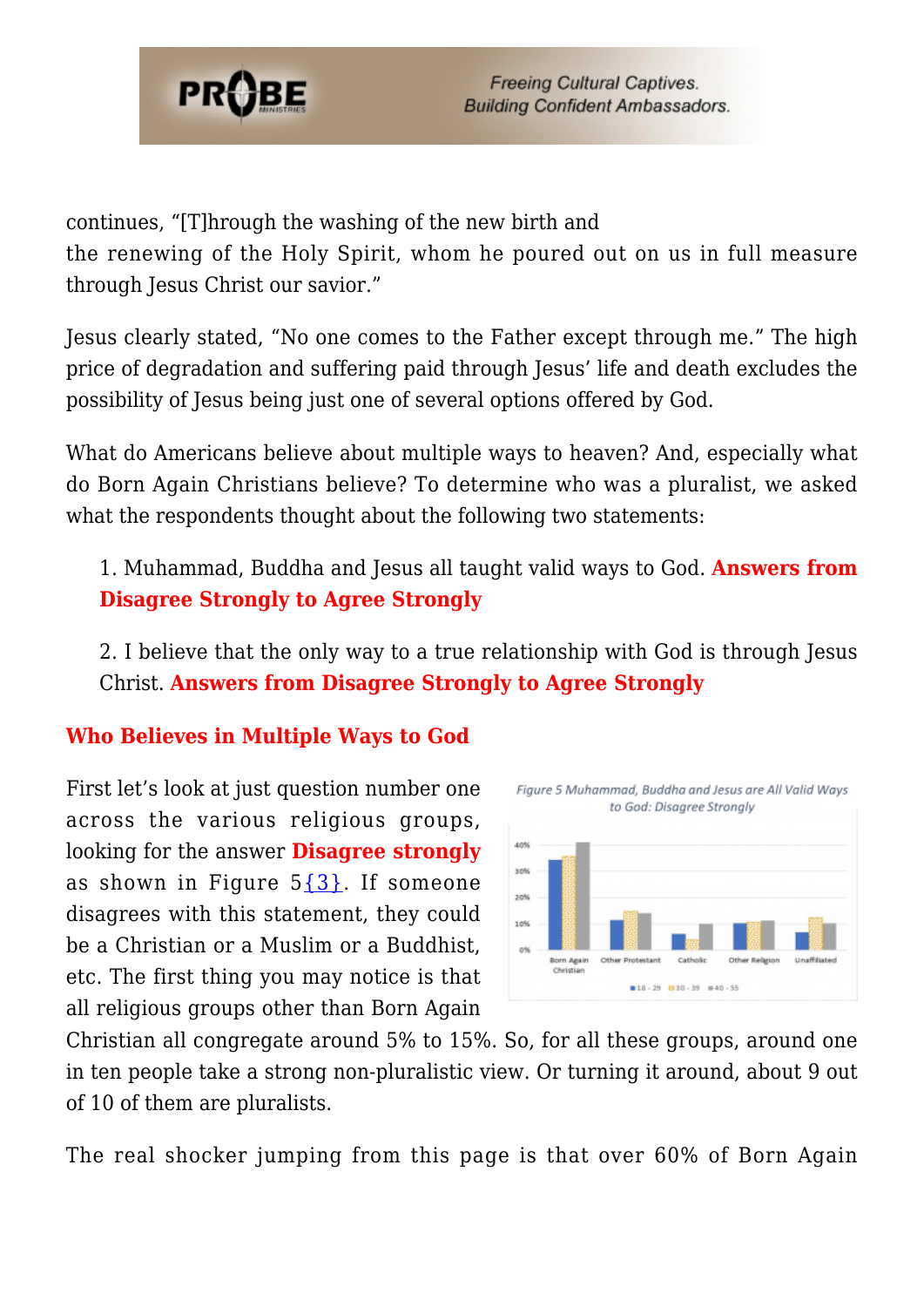

Christians are also pluralists. Apparently, a majority of Born Again Christians are ignorant about the basic teachings of their faith. Also, it is interesting and disturbing that the percentage of Born Again Christians who are not pluralistic is almost flat across the ages from 18 to 55. A strong majority of Born Again Christians are pluralists across that entire age range.

#### **Who Believes Jesus is the Only Way**

Now to narrow the question even further, we could have stated "Only Jesus taught valid ways to God." The percentage of people strongly agreeing with this statement should be a subset of the people who disagreed strongly with the question above, "Muhammad, Buddha and Jesus all taught valid ways to God."

Instead, we asked this second question in a slightly different way but with the same intent: "I believe that the only way to a true relationship with God is through Jesus Christ." We thought that this question would be

equivalent to the first one in the prior paragraph. But as we will see, people's brains allow them to give answers that contradict each other.



Comparing this chart with the prior one, we see that Born Again Christians are at least 25 percentage points higher for this second question. And, the other Christian religious groups are higher by about 25 percentage points as well. And even Other Religions are up by over ten percentage points. Only the Unaffiliated drop from the first question to the second, dropping by almost half from ten percentage points down to about five percentage points.

#### **An Inconsistent Worldview Among Many Born Again Christians**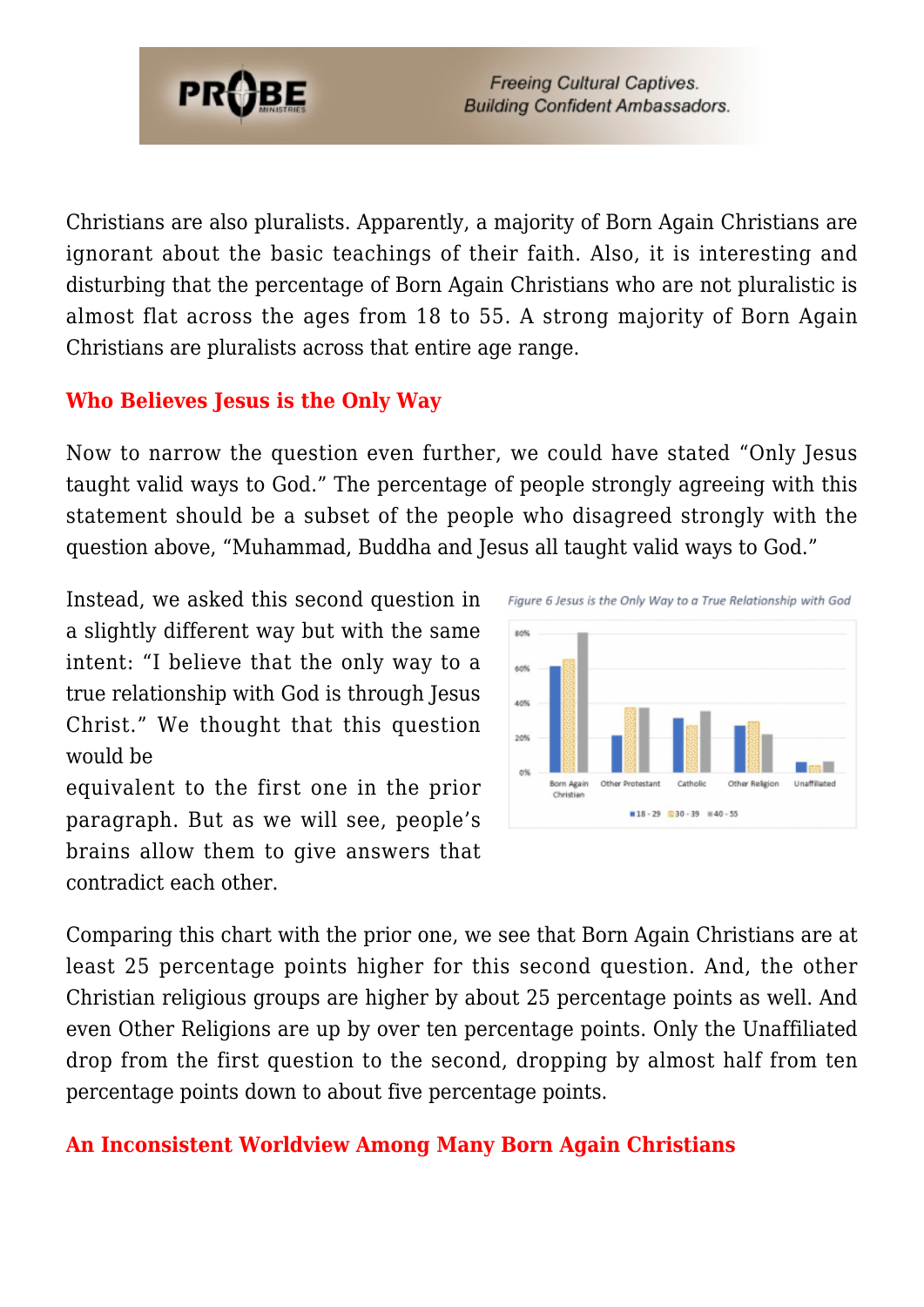

The results outlined above are disconcerting in that if the answers to the two questions were consistent, we would see Figure 6 reporting lower numbers than Figure 5 which is clearly not the case. Logically, one could say that Mohammad, Buddha, and Jesus are not all valid ways to God while still saying that Jesus is not the only way to God. You could believe, for example, that Buddha is the only one who taught a valid way to God. But, if you say that Jesus is the only way to a true relationship with God, then it follows that you believe that Mohammad, Buddha, and Jesus cannot all be valid ways to God.



However, the survey respondents show us that one does not have to give answers which logically support one another. Even if some of the respondents misread the statement, the difference between the two is great enough that it is safe to assume that the results are not primarily attributable to misreading.

In Figure 7, we look at what the Born Again Christians who stated that Jesus is the only way to a true relationship with God said when responding to the question about Mohammad, Buddha and Jesus. First note that the total height of each column is the same as the Born Again Christian columns in Figure 6. As shown, almost half of each column represents those who did not strongly disagree with the pluralistic view. For the youngest adults, that upper portion is about evenly split between those who Don't Know and those who Agree or Strongly Agree that the three men taught valid ways to God. For those ages 40 through 55, we see that a significantly higher percentage affirm that all three men taught valid ways to God.

Based on these results, about one third of Born Again Christians appear to have a consistent biblical view toward pluralism. Another third appear to be totally in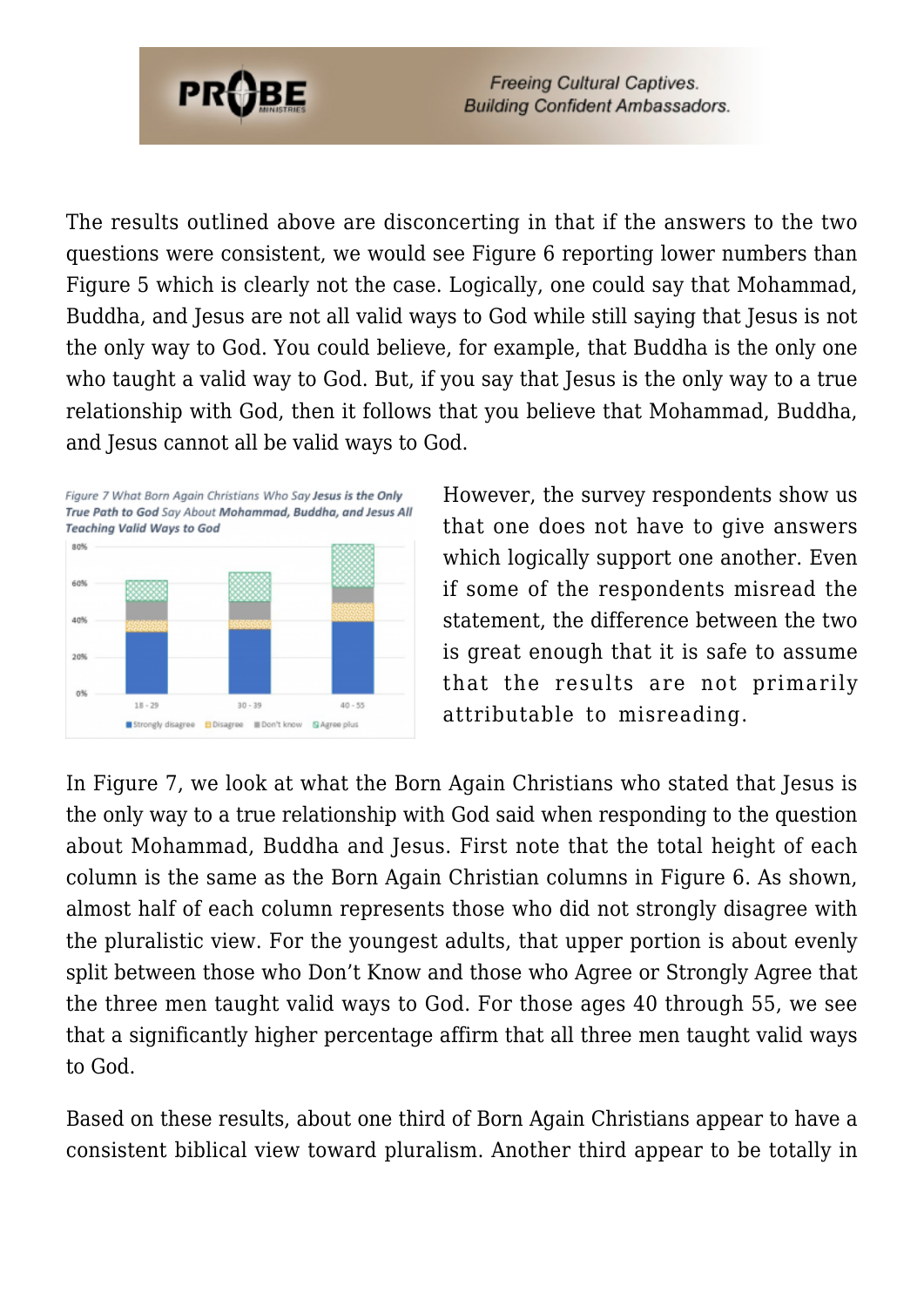

line with the pluralist position. The last third are those who want to say that Jesus is the only true path to God AND that Mohammad and Buddha also taught valid ways to God. In church, they may say that Jesus in the only way, but out in the world they act as if Muslims and Buddhists don't need to know this critical truth. These individuals have an incoherent worldview.

#### **Changes over the Last Decade**

How have the statistics on Born Again Christians and pluralism changed from 2010 to 2020? As shown in the figure, we see a significant drop in the percent of BACs who are not pluralists. Those age 18 to 29 drop by 25% (from 45% to 34% of all BACs) and those age 30 to 39 drop by 31% (from 51% to 35% of all BACs).



Of course, we need to remember that the percentage of BACs in the population has dropped as well. So, when we look at the percentage of Born Again Christians who are definitely not pluralists in our country the drop off is greater. As shown the number of those age 30 to 39 drops from 17% in 2010 to less than half of that number at 8% in 2020 (a drop of 54%).

Over the last decade, Born Again Christians in America have continued to grow in the number who are pluralists.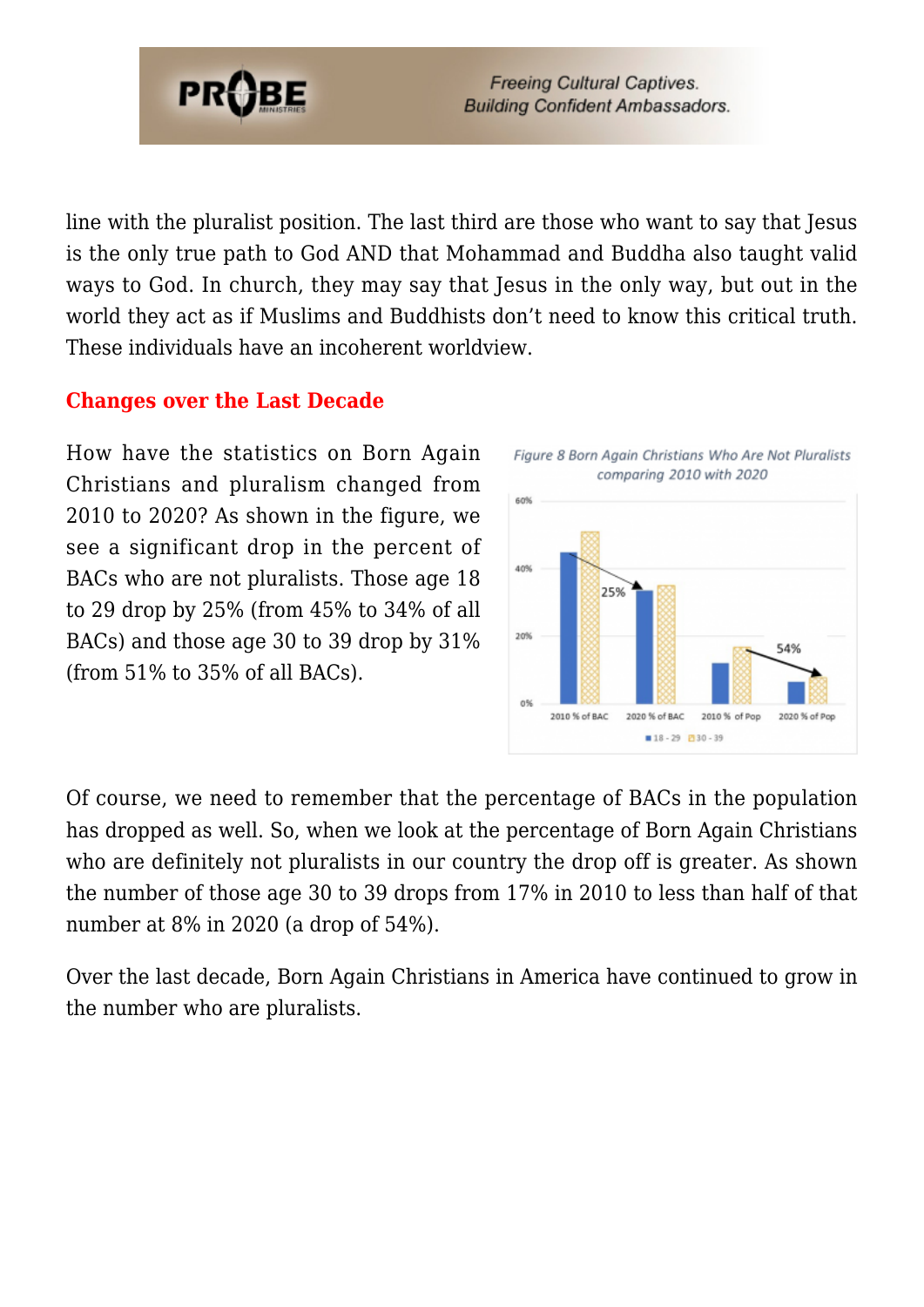



What about that smaller subset of people who have a Basic Biblical Worldview? Do a majority of them also have a pluralistic worldview? The answer is no. As shown, between 75% and 85% of them are not pluralists.

This result is not a surprise since the Basic Biblical Worldview questions do not align well with a pluralistic view. However, the result that about one in four of Born Again Christians with a Basic Biblical Worldview appear to be pluralists is unsettling.

## **Countering the Negative Slide**

If you are reading this, you may want to do something to help reverse this trend among Born Again Christians to misunderstand who Jesus is and His unique ability to redeem us and restore into a relationship with our Creator. Here a several suggestions that can help in this reversal.

Faithful prayer. Daily pray for the lost and against the forces of darkness so visibly arrayed against them. Pray for the saved, that they may take up the true gospel and cling to the eternal truth of Jesus.

Preach, teach and speak OFTEN about the events of the cross and the tomb.

• Explain that only someone perfectly sinless could undertake the task of reconciling us before a holy God. Make sure they understand that "God made him who knew no sin to be sin on our behalf in order that we may become the righteousness of God in him." 2 Corinthians 5:21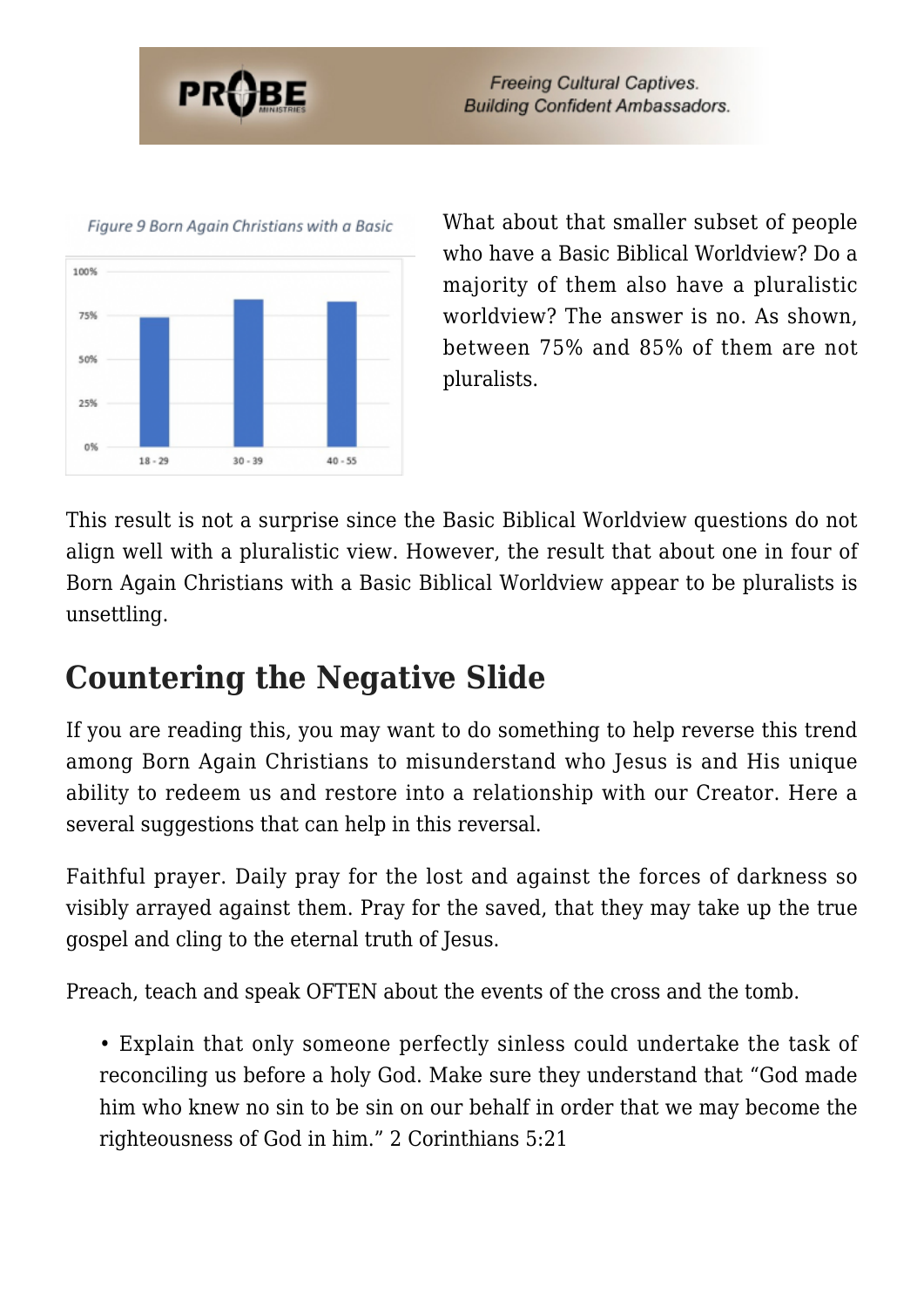

• Explain that only God, in the person of Jesus Christ, could be that sinless sacrifice. God had to undergo the pain and suffering of separating Himself from His Son on the cross. "Though he existed in the form of God, he did not regard equality with God as something to be grasped, but emptied himself by taking on the form of a slave, by looking like other men, and by sharing in human nature. He humbled himself by becoming obedient to the point of death—even death on a cross!" Philippians 2:6-8

• Explain that the cost was so high, no other way to God is possible for sinful man. No one can come to the Father except through the Son and anyone may come through Him. "God desires all men to be saved and to come to the knowledge of the truth. For there is one God and one intermediary between God and humanity, Christ Jesus, himself human, who gave himself as a ransom for all, revealing God's purpose at his appointed time." 1 Timothy 2:4-6

• Explain that Jesus' return is delayed only by the loving patience of God who is waiting for all to come to Jesus who will. "The Lord is not slow concerning his promise, as some regard slowness, but is being patient toward you because he does not wish for any to perish but for all to come to repentance." 2 Peter 3:9

• Explain that accepting pluralism will not automatically get your non-Christian friends into heaven. Only the truth of Christ presented to them by willing lips has the power to change their eternal destiny. If you care about them, you will share with them.

It is critical that every teenager, young adult, and older adult who crosses our path needs to have these truths reiterated for them. Use different techniques and different word pictures as you strive by the power of the Holy Spirit to continually make this message clear. We know God desires to work in their life.

#### <span id="page-11-0"></span>**Notes**